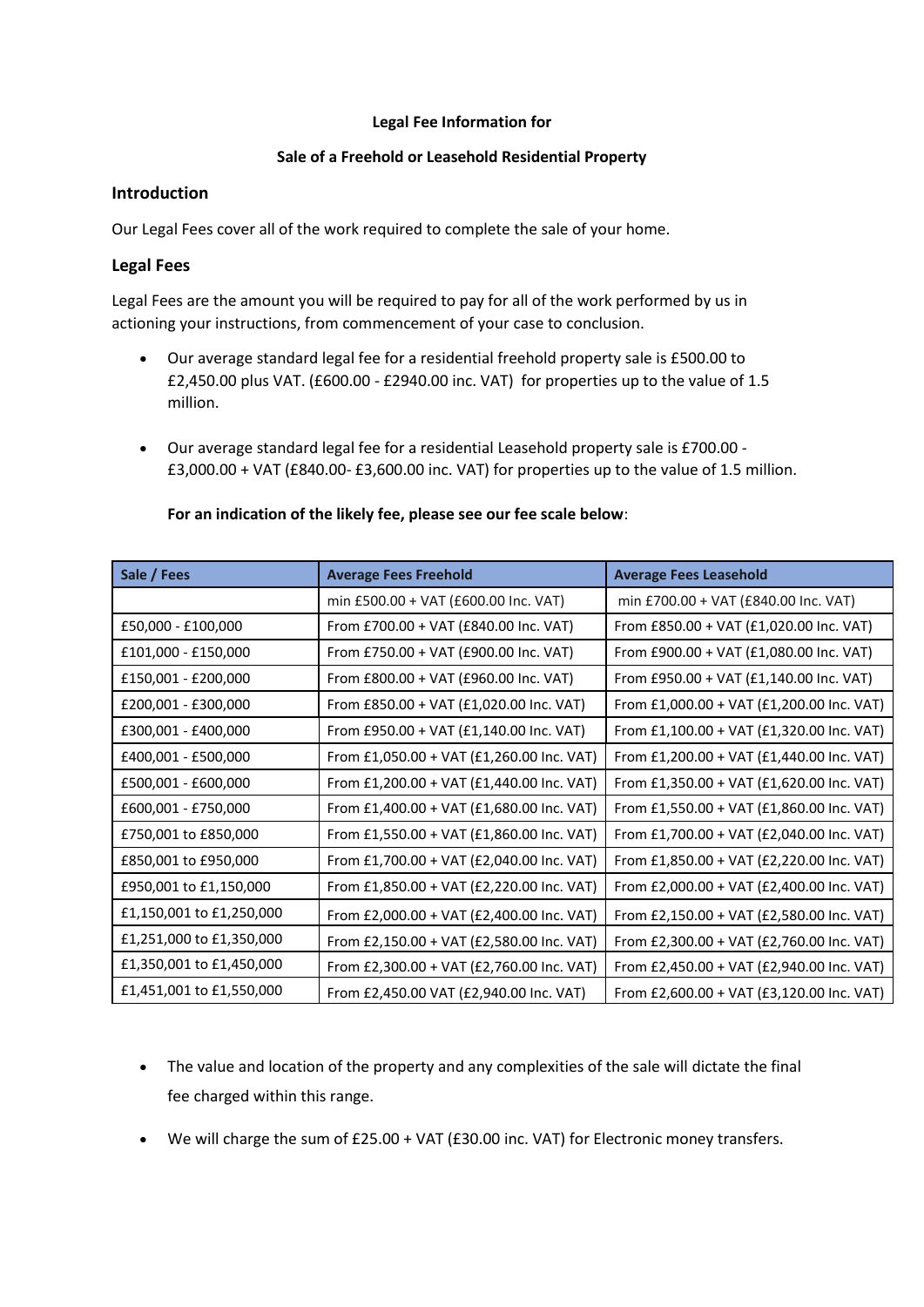- VAT will be payable on our fees and some disbursements and we will clearly confirm which disbursements carry VAT in our formal quotation or as we advise you to incur them.
- Below, we detail what services are covered in our standard fee.

If at any stage our fees change, we will notify you and discuss the reason for any changes. This would typically occur if you change your instructions or your case involves an unforeseen complexity.

## **Our average fees assume that:**

When we estimate our fees at the outset of a transaction, it is generally on the assumption that:

- the property is held under a single freehold/leasehold title with no title defects which requires remedying prior to completion or the preparation of additional documents ancillary to the main transaction
- the sale or purchase only involves one contract
- the sale, purchase or remortgage is for an individual and not a company
- all parties to the transaction are co-operative and there is no unreasonable delay from third parties providing documentation
- the sale or purchase will be on the basis of an unconditional contract
- no indemnity policies are required
- the property is sold with vacant possession with no third parties in occupation
- completion takes place on the date agreed in the contract
- for leasehold properties, we assume this is the assignment of an existing lease and is not the grant of a new lease
- for leasehold properties, we assume this is a single leasehold title and that you are not also acquiring a share of the freehold or a share in the management company.

# **Disbursements and Other Costs**

Disbursements are costs related to your matter that are payable to third parties, such as Land Registry fees. We handle the payment of the disbursements on your behalf to ensure a smoother process.

You will be provided with a full list of disbursements in our formal quotation. If you need to incur any further disbursements during your case, you will be notified in advance of the reason and the amount.

The following disbursements and other costs may apply in your matter.

- Mortgage legal fees on redemption £125.00+VAT (£150.00 Inc. VAT)
- AML Search Fee (per search) £10.00 +VAT (£12.00 Inc. VAT)
- Land Registry Office Copy and Title Plan (per Title) £6.00
- Land Charges Search fees (if the title is unregistered) £2.00 per seller and possibly previous estate owner(s)
- Land Registry Public Index Map Search (if the title is unregistered) £4.00
- Land Registry fees. The following link provided details of land registry fees payable. [https://www.gov.uk/guidance/hm-land-registry-registration-services-fees.](https://www.gov.uk/guidance/hm-land-registry-registration-services-fees) We will advise the fees that are relevant to your matter when we have the details of your property.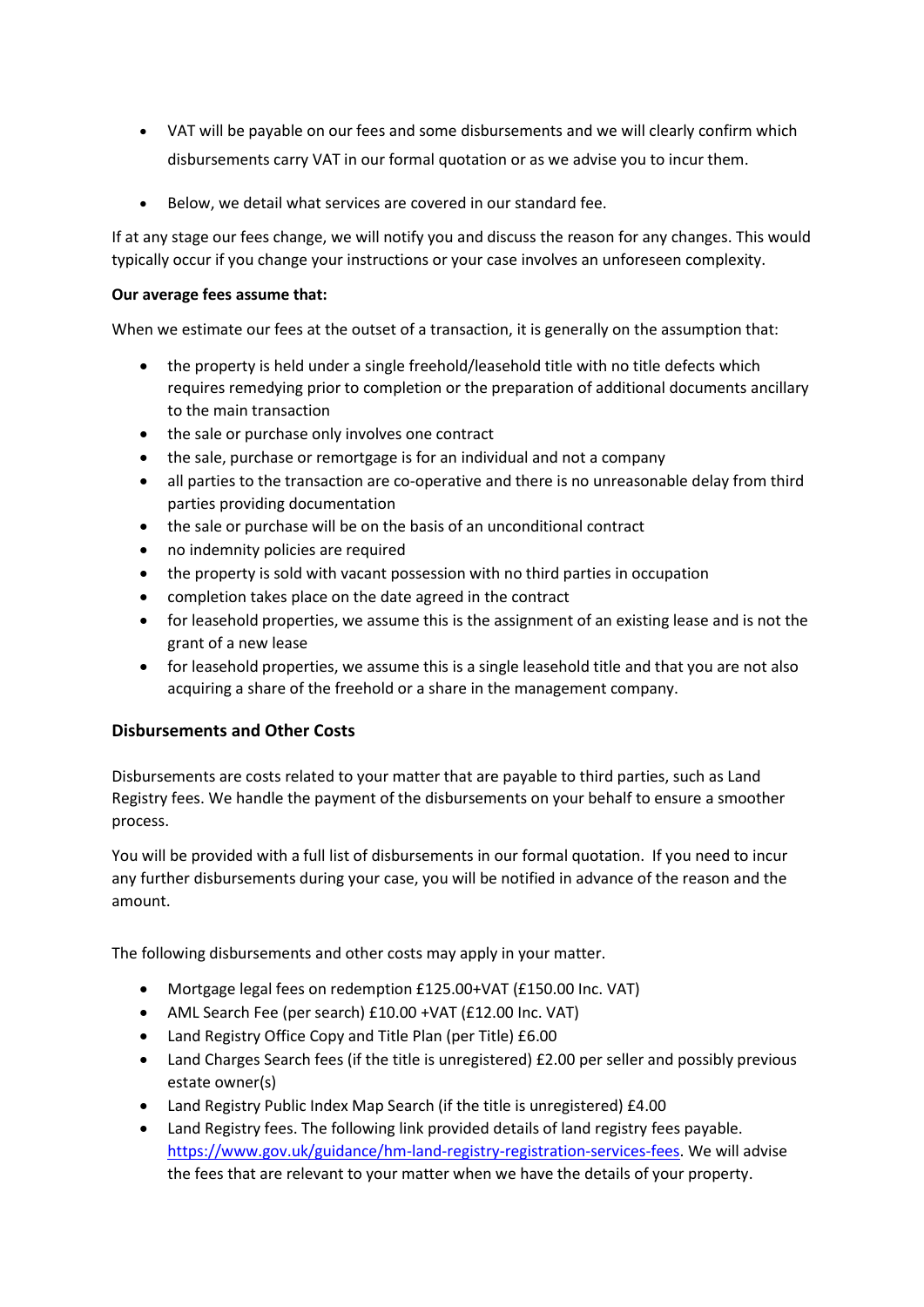We are required by our regulator to undertake Client Due Diligence (CDD) which is made of up KYC (Know Your Client) and AML (Anti Money Laundering) details of which are contained within our terms of engagement which will be sent to you when instructing us.

In addition to our standard charges as referred to above, the firm will apply a CDD charge of:

• £15 (£18 inc. VAT) for undertaking KYC

# **Anticipated disbursements for a leasehold purchase**

If your property is leasehold, the following additional costs may arise:

- **Certificate of Compliance fee** To be confirmed upon receipt of the lease which can range between £0 and £250 + VAT (£0 - £300 Inc. VAT)
- **Management pack**, these typically start from £150.00 £300.00 +VAT (£180.00 £420.00 inc. VAT) but can be more and we will confirm with you on application and review of your property sale.

These fees will vary from property to property and can on occasions be significantly more than the ranges given above. We will give you an accurate figure once we have sight of your specific documents.

# **How long will my property sale take?**

How long it will take from your acceptance of an offer to the final sale of your property will depend on a number of factors.

- The average process for a residential freehold property is between 4 8 weeks.
- The average process for a residential leasehold property is between 4 12 weeks.

It can be quicker or slower, depending on a number of factors and we will notify you if we believe your transaction may take longer than average or if something occurs in your case to extend the transaction time.

If you are selling a leasehold property that requires an extension of the lease, this can take longer. In such a situation, additional charges would apply and we will notify you of the additional charges and time estimate when we, or the buyers, solicitors have engaged the landlord to discuss the extension.

# **Stages of the Process**

The precise stages involved in the sale of a residential property vary according to the circumstances.

A broad outline of the work which will be carried out on your behalf will be as follows:

- Taking your instructions and giving you initial advice
- Investigating the title to your property
- Preparing a draft contract
- Deducing your title to the Property to the buyer's solicitor;
- Arranging for standard enquiry forms to be completed by you;
- Taking your instructions on any additional enquiries raised by the buyer's solicitor;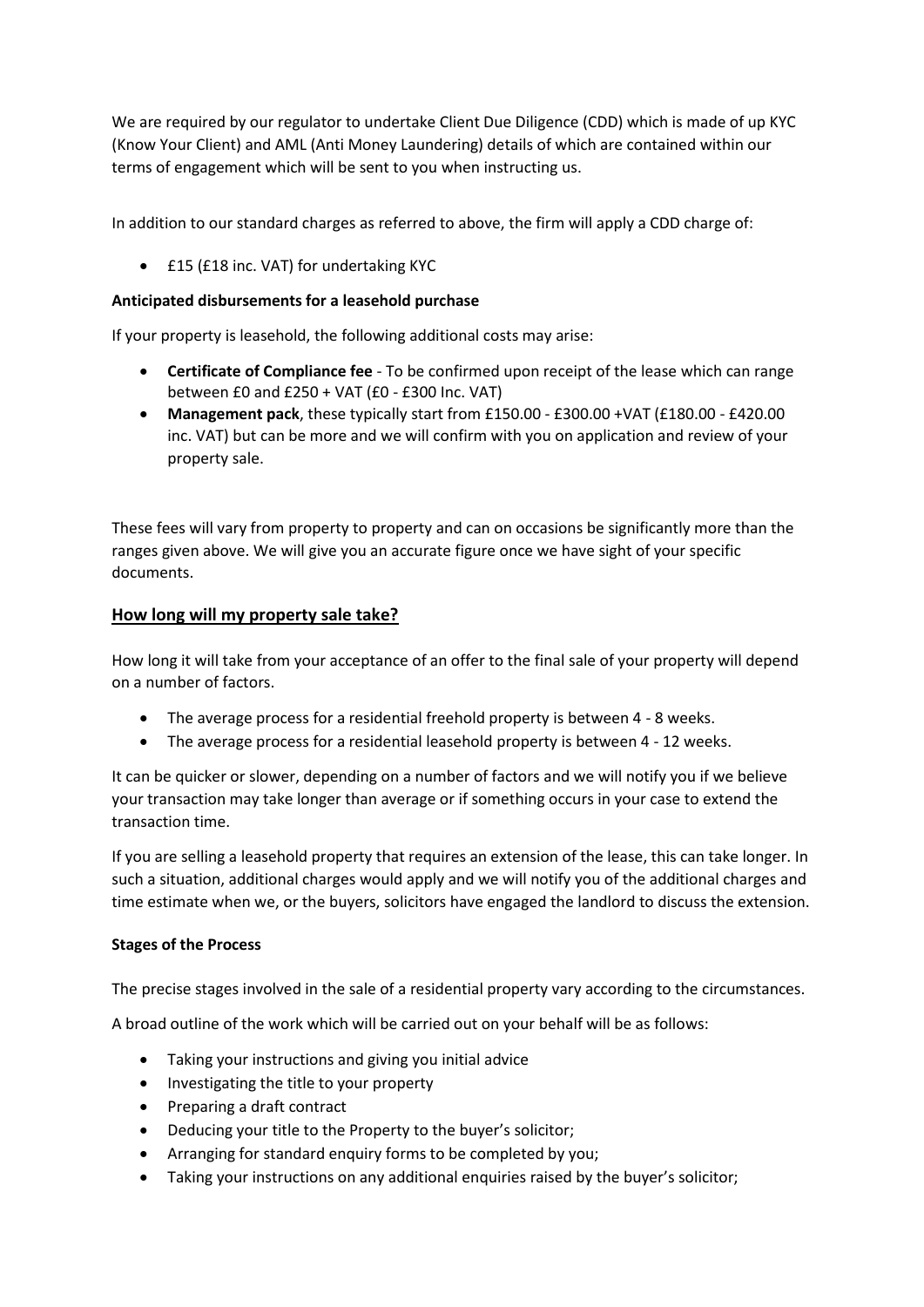- Negotiating the sale contract with the buyer's solicitor
- Arranging for you to sign the sale contract
- Approving the drafting of the Transfer Deed by the buyer's solicitor;
- Replying to requisitions on title received from the buyer's solicitor (these deal with routine pre-completion and post-completion matters
- Dealing with Exchange of Contracts and Completion;
- If the property is mortgaged, obtaining a redemption statement from the lender and attending to repayment of the mortgage on completion
- Paying our fee and discharging your estate agent's commission
- Writing to you confirming the sale has completed and providing you with a completion statement and sending you the proceeds of sale.

# **Other Factors**

Examples of what our service does not include and which may make a transaction more complex and incur additional or higher rate of legal fees include, but are not limited to, the following:

- providing advice on tax implications
- negotiating with any third party on your behalf and having to deal with any third party solicitors
- the need for an expedited sale, purchase or remortgage
- on a sale, dealing with the issuing of draft contracts to other prospective buyers
- dealing with defects in the title
- dealing with properties subject to tenancy related issues
- the property is being bought or sold at auction
- conditionality in a contract
- dealing with a licence to assign

Other Factors to consider which may affect your Legal Fees and disbursements are:

- Value of the property.
- Where the property is situated
- Overseas client
- New build.
- Listed buildings
- Multiple owners.
- Shared ownership scheme.

These fees vary from property to property and can on occasion, be significantly more than the ranges given above. We can give you an accurate figure once we have sight of your specific documents.

#### **Fee Earners**

The following fee earners handle Residential Property matters:

[Arwel Lewis Jones LL.B](https://www.breesegwyndaf.co.uk/EN/our-team/) is a partner of Breese Gwyndaf, Head of our Conveyancing department and has overall supervision of the conveyancing team. Arwel qualified as a solicitor in 1993 at T.R. Evans